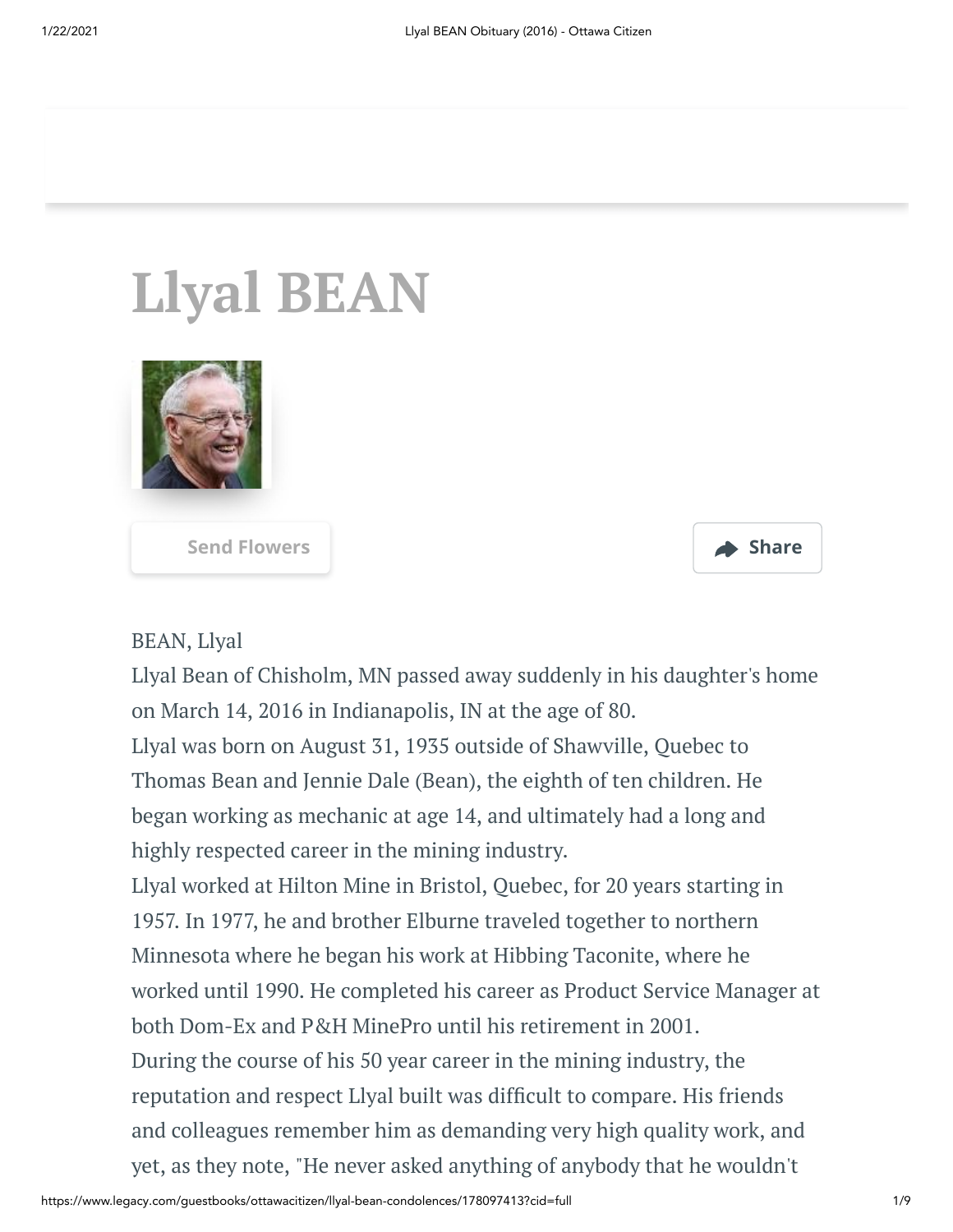ask of himself."

Llyal was a dedicated member of the Hibbing Lions Club and the Minnesota Deer Hunters Association. He coached hockey for many years in Shawville and Chisholm, training many young people, some of whom pursued hockey careers. He also served as a respected referee. Llyal married Lynette Randy in1993, and became a father to daughters Elyse and Jill. He was deeply devoted to his grandchildren, caring for them often, and had close relationships with his brothers, sister, their spouses, and his nephews and nieces on both sides of the family. He was a great storyteller, had a legendary sense of humor, and loved to help people.

Llyal is survived by his brothers and sisters-in-law Mildred, Elburne and Freda Bean, Sterling Bean and Lana Lackey, and Daryl and Marie Bean; his daughters and sons-in-law Elyse Carter Vosen and David Vosen, and Jill Randy Miller and Greg Chernoff; his grandchildren Logan Miller and Abbi and Zippy Vosen; and many beloved nieces and nephews. He is preceded in death by his father and mother, his brothers Oliver, Keith, Gerald, Kenneth, Earl, his sister Winona (Bean) Poole, and his wife Lynette Randy. A memorial service is scheduled for Saturday April 23 at 2pm at The Hibbing Park Hotel. All are welcome to join in this celebration of Llyal's life. Donations can be sent to the Hibbing Lions Club Scholarship Fund, P.O. Box 127, Hibbing, MN, 55746.

The family would like to thank the many dear friends who loved Llyal so much for their great support during this time of loss.

To Plant Memorial Trees in memory, please visit our **[Sympathy](http://www.crownfloralboutique.com/?utm_source=Ottawa%20Citizen%20Mobile%20Campaign&utm_medium=Banner&utm_campaign=Ottawa%20Citizen%20Mobile%20Campaign&pm=240) Store**.

Published in Ottawa Citizen from Mar. 18 to Mar. 19, 2016.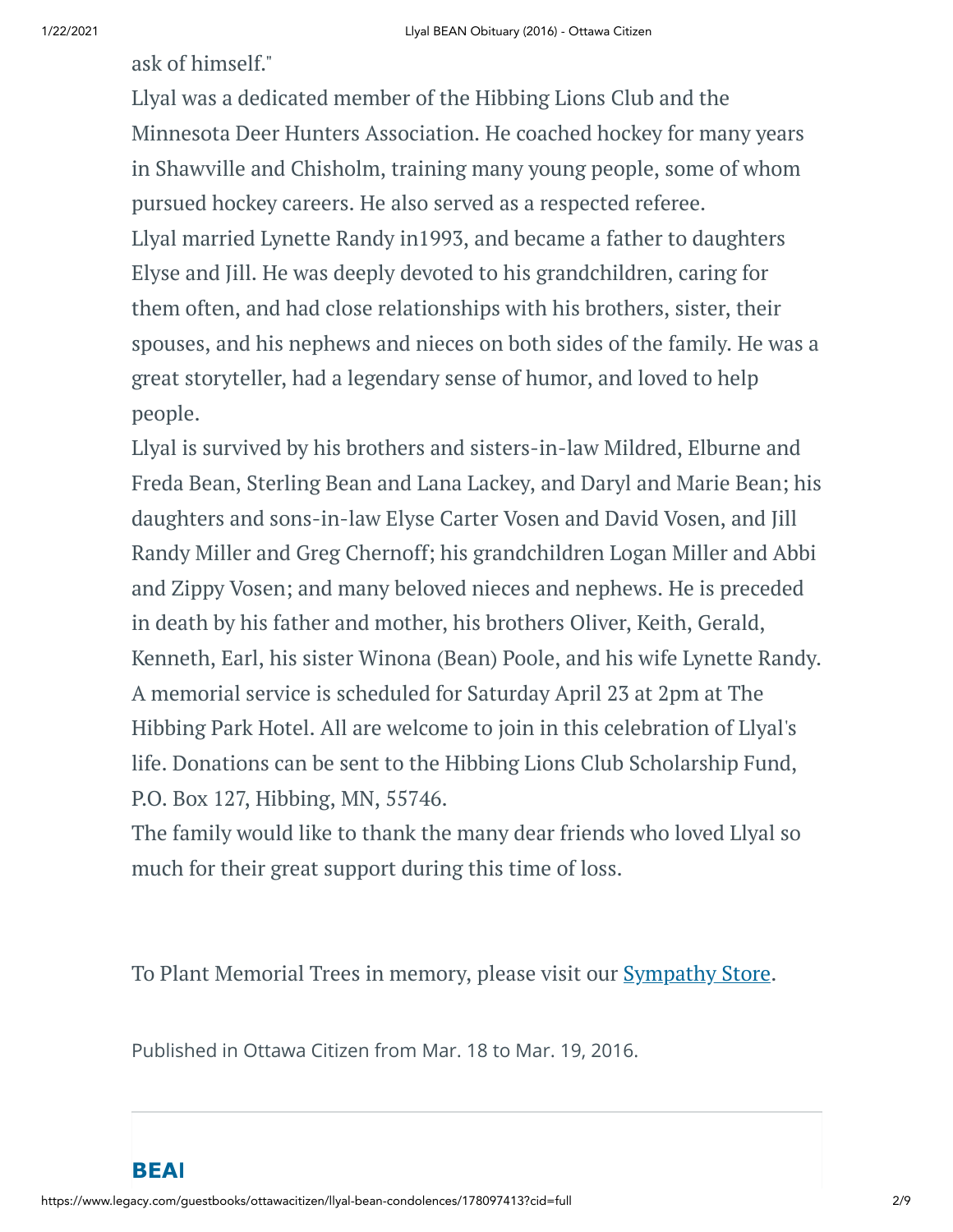See n

## **MEMORIES & CO N DOLE N CES**

What would you like to say about Llyal?

Not sure what to say?  $\blacktriangleright$ 

Add a photo

Your Name

Your Email Address

Your Relationship

 $\boxdot$  Get email updates for this page

**Add Memory**

 $\checkmark$ 

[Posting Guidelines](https://www.legacy.com/guestbooks/posting-guidelines.aspx?n=Llyal-BEAN&pid=178097413) | [FAQ](https://www.legacy.com/guestbooks/faq.aspx?n=Llyal-BEAN&pid=178097413)

#### **14 entries**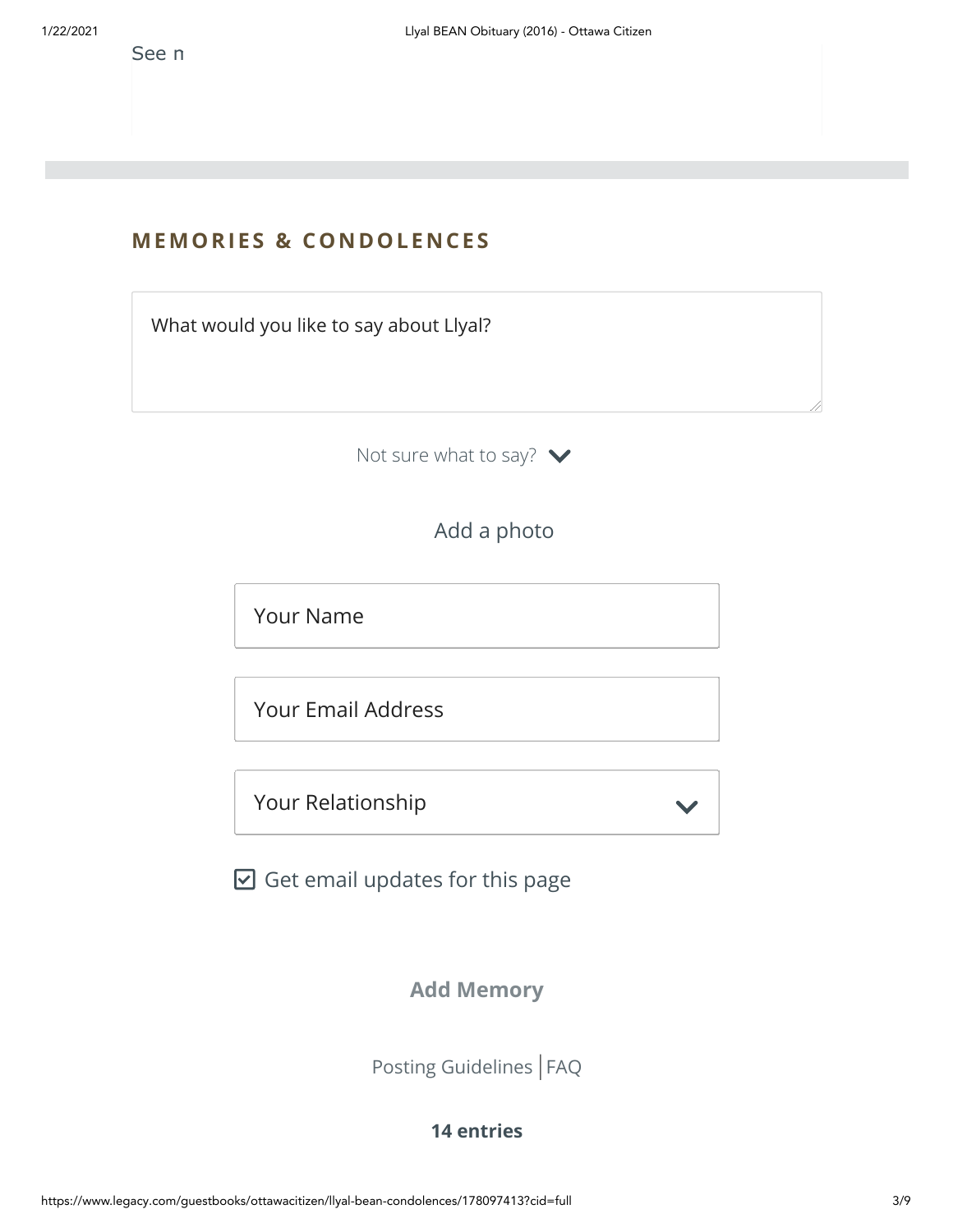March 13, 2019

fondly remembered as such a wonderful man he always had a smile and a joke such a great friend and uncle

**Catherine Brown** Family

March 23, 2016

I enjoyed working with Llyal during the '80's and '90's when I was at LTV Steel Mining Co.. He was a focused and dedicated professional and he had great wit and a wonderful sense of humor. Rest in Peace, Llyal, and God Bless your family.

**Greg Walker**

March 22, 2016

So sad to hear of another family member gone [Dale Family]

### **Monty & Lois Needham**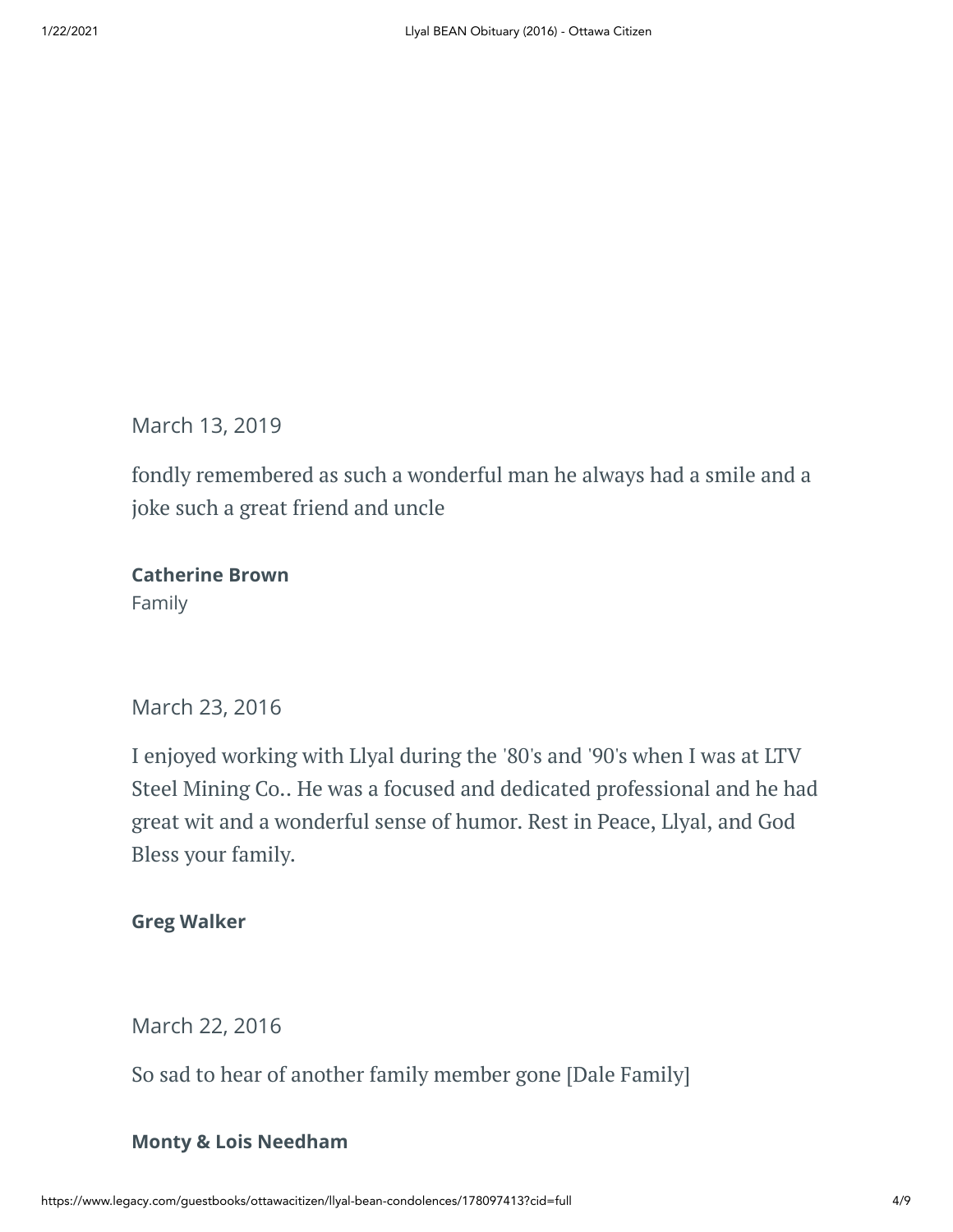#### March 19, 2016

We extend our sympathy to the Bean family in the loss of Llyal.Although our paths haven't crossed in several years, we remember all the good times we had when we lived in Shawville.

#### **Neil and Bobbie Wilson**

### March 19, 2016

Our sympathy to all the Bean family in the loss of Llyal.Although our paths haven't crossed in many years we have fond memories of a real gentleman. Had many fun times together when we both lived in Shawville .

#### **Neil and Bobbie Wilson**

March 19, 2016

Llyal's family:

So sorry to learn of Llyal's passing. It has been a long time since we saw him but he was a good friend during our teenage years. Rest in peace dear friend.

Bernice (Russell) & Garnet Humphries

March 19, 2016

Sterling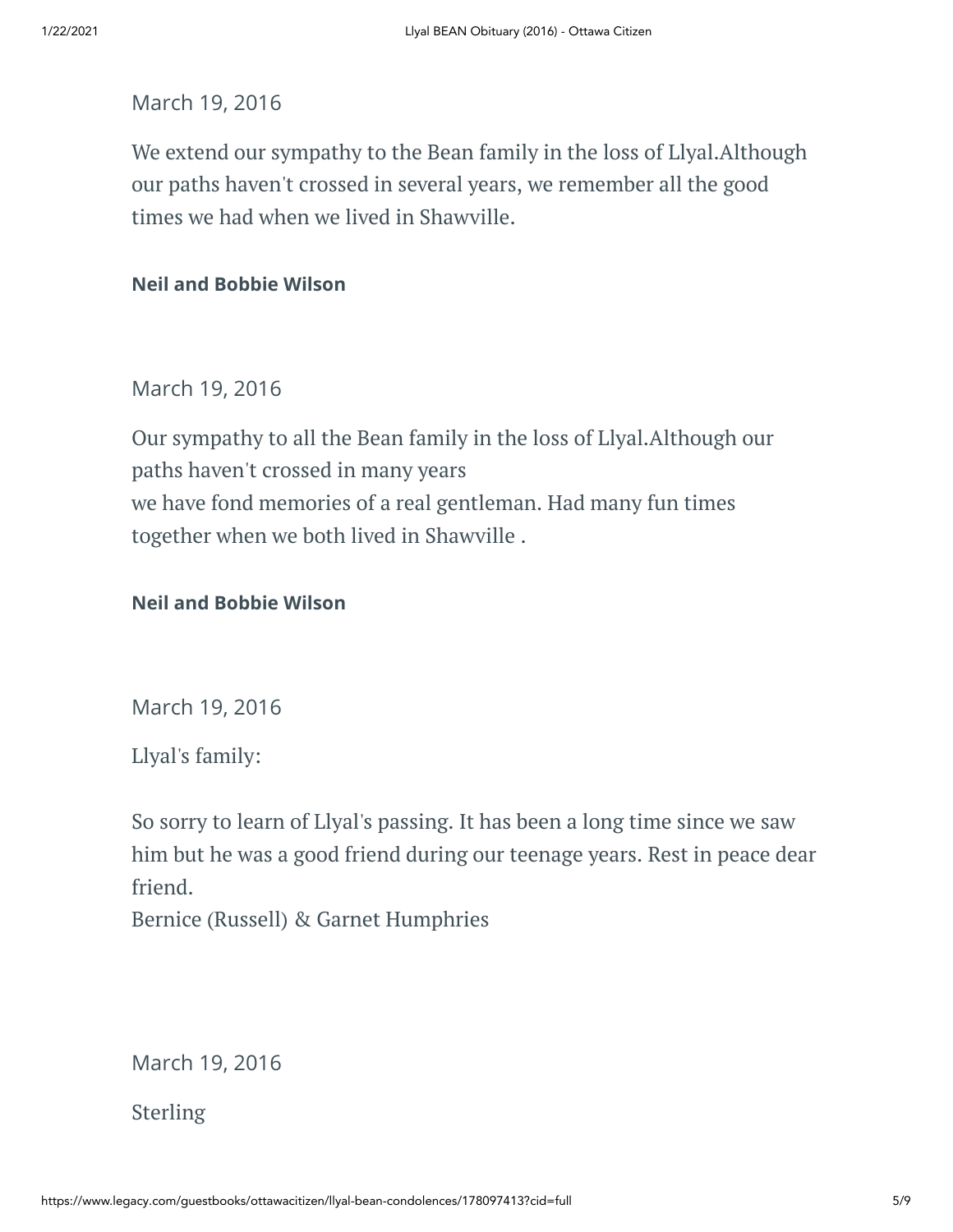So sorry to hear of the passing of your brother...thinking of you during this sad time.

Jim Chiarelli, Florida

March 18, 2016

He was such a gentleman and had such a calming presence. He will be missed by everyone he knew.

#### **Dorothy (Bean) Murphy**

March 18, 2016

I have many wonderful memories of Uncle Llyal, family reunions and when he lived in Shawville, he will missed by everyone, every year we exchanged Christmas cards and best wishes, I always looked forward to hearing from him. I was looking forward to this years reunion to being able to visit with him and catch up with our lives

#### **Cathi & John Brown**

March 18, 2016

In loving memory of a wonderful person. We will love you and miss you always.

Debbie and Reid Bean & Family

#### **D&R Bean**